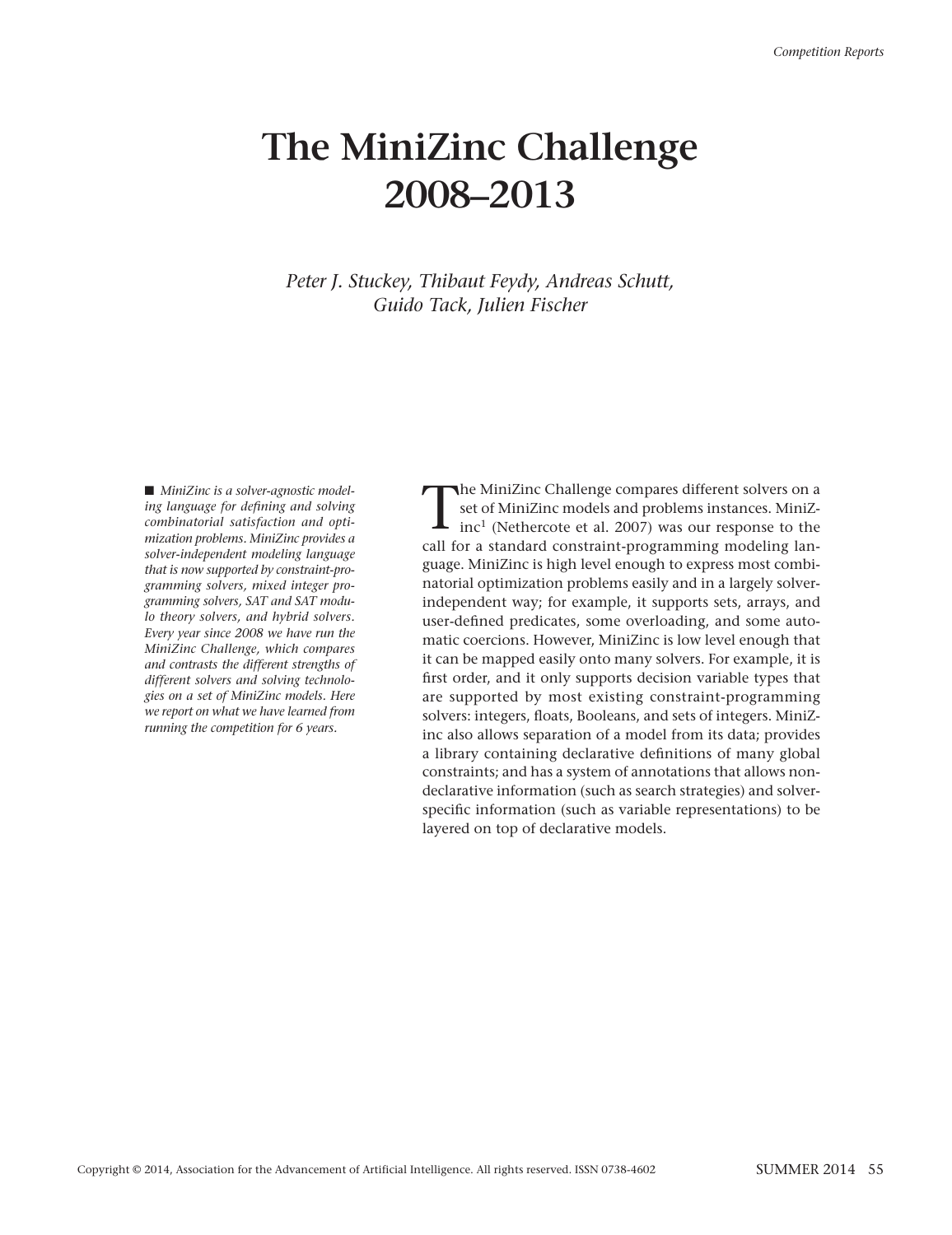```
1 int: n; % no of jobs 
2 int: m; % task per job 
3 int: o; % no of machines 
4 int: span; % max end time 
5 
6 set of int: Job = 1..n; 
7 set of int: Task = 1..m; 
8 set of int: Mach = 1..o; 
\mathsf{Q}10 array[Job,Task] of int: d; % durations
11 array[Job,Task] of Mach: mc; % machines
12 
13 array[Job,Task] of var 0..span: s; 
14 
15 constraint forall(i in Job, j in 1..m-1) 
16 (s[i,j] + d[i,j] \le s[i,j+1]);
17 
17 include "unary.mzn"; 
18 constraint forall(k in Mach) 
20 (unary([s[i,j] | i in Job, j in Task 
21 where mc[i,j] = k,
22 [d[i,j] | i in Job, j in Task 
23 where mc[i,j] = k])); 
24 
25 var int: obj = max([s[i,m] + d[i,m])26 | i in Job]);
27 solve minimize obj; 
28 
29 output [show(s),"\n"];
```
*Figure 1. A MiniZinc Model (js.mzn) for Job Shop Scheduling.*

## A MiniZinc Example

Lets examine the simple MiniZinc model shown in figure 1, which defines a job shop scheduling problem where we have *n* jobs each made up of *m* tasks that all have to be processed on *o* machines during time 0..*span.* Each task *ij,* 1 ≤ *i* ≤ *n,* 1 ≤ *j* ≤ *m* has an associated duration *dij ,* and a machine *mcij* that it must be processed on. Each of the tasks for each job must be performed in order, and no machine can be processing two tasks at once. The aim is to decide the time  $S_{ij}$  that each task  $ij$  starts in order to minimize the time to finish processing all the tasks.

The first part of the model of figure 1 (lines 1–4) defines the size parameters of the problem: *n, m, o,* and *span.* The next part of the model (lines 6–8) defines some sets of indices that will be useful in defining the model: Job is the indices of the different jobs, similarly Task is the indices for the tasks of each job, and Mach is the set of different machines. These are dependent parameters.

Next, line 10 declares the duration input data array, so duration  $d_{ii}$  of task  $ij$  will be represented by *d*[*i,j*]. Similarly line 11 declares the machine *mc*[*i,j*] for each task *ij.* Note that while the durations could be

any integer amount, the machine for each task must be one of Mach.

Line 13 is the declaration of the decision variables that will define the answer to the problem. The array element *s*[*i,j*] is the start time for the task *ij.* Start times are restricted to be from 0 to *span.* Note the keyword var that indicates that these are the (mathematical) variables of the problem.

Lines 15–16 impose the first constraint of the problem, each task in the same job must occur after its predecessor. This is an example of a generator comprehension. The forall generates a conjunction of constraints, one for each *i* ∈ 1..*n* and *j* ∈ 1..*m* – 1 enforcing that  $s_{ij}$  +  $d_{ij'}$ , that is the end time of task *ij*, is before the start time of the next task  $s_{ii+1}$ .

Line 18 includes another MiniZinc model file, unary.mzn; in this case it is a library file that defines a global unary resource constraint. The next constraint (lines 19–23) is the most complex. It is a conjunction of constraints for  $k \in 1..o$ . Each constraint is an instance of the global constraint unary whose definition was included on line 18. The resource constraint unary(*q, r*) takes an array of *l,* start times *q* and *l,* and durations *r* and enforces that no two tasks overlap, that is  $q_i + r_i \leq q_i \vee qi + rj \leq qi$ ,  $\forall 1 \leq i < j \leq l$ . In order to build the correct unary constraints for this problem we use array comprehensions. On lines 22– 23 we build the array of durations for all the tasks that make use of machine *k*. We build the corresponding array of start time variables on the two lines before. These arrays are the arguments to the unary global constraint.

The next part of the model defines the objective function. In this case we have introduced a new variable *obj* to store its value, although this is not necessary — we could have simply written the max expression on lines 25–26 instead of *obj* on line 27. The objective variable holds the latest end time of any task, which is the maximum end time of any of the last tasks (*m*th tasks) of each job, since they must occur after the other tasks for the same job. Line 27 declares we are minimizing *obj*. Finally the last line defines what to do with solutions; here we just print out the start times of the solution followed by a new line.

The model by itself cannot be solved; in order to specify an actual problem we must give the data for the model. This is typically specified in a separate data file. An example data file for the job shop scheduling model is shown in figure 2. The example has two jobs, each of three tasks and two machines. The two-dimensional arrays of durations and machine choices are declared using [ | to start, commas (,) to separate elements of a row, and vertical bars (|) to separate rows, with |] to finish.

One can execute the model with the data from the command line, asking to see all solutions as they are found, as shown in figure 3.

Figure 3 shows the start times for the two solutions in the order they are found. The line of dashes indi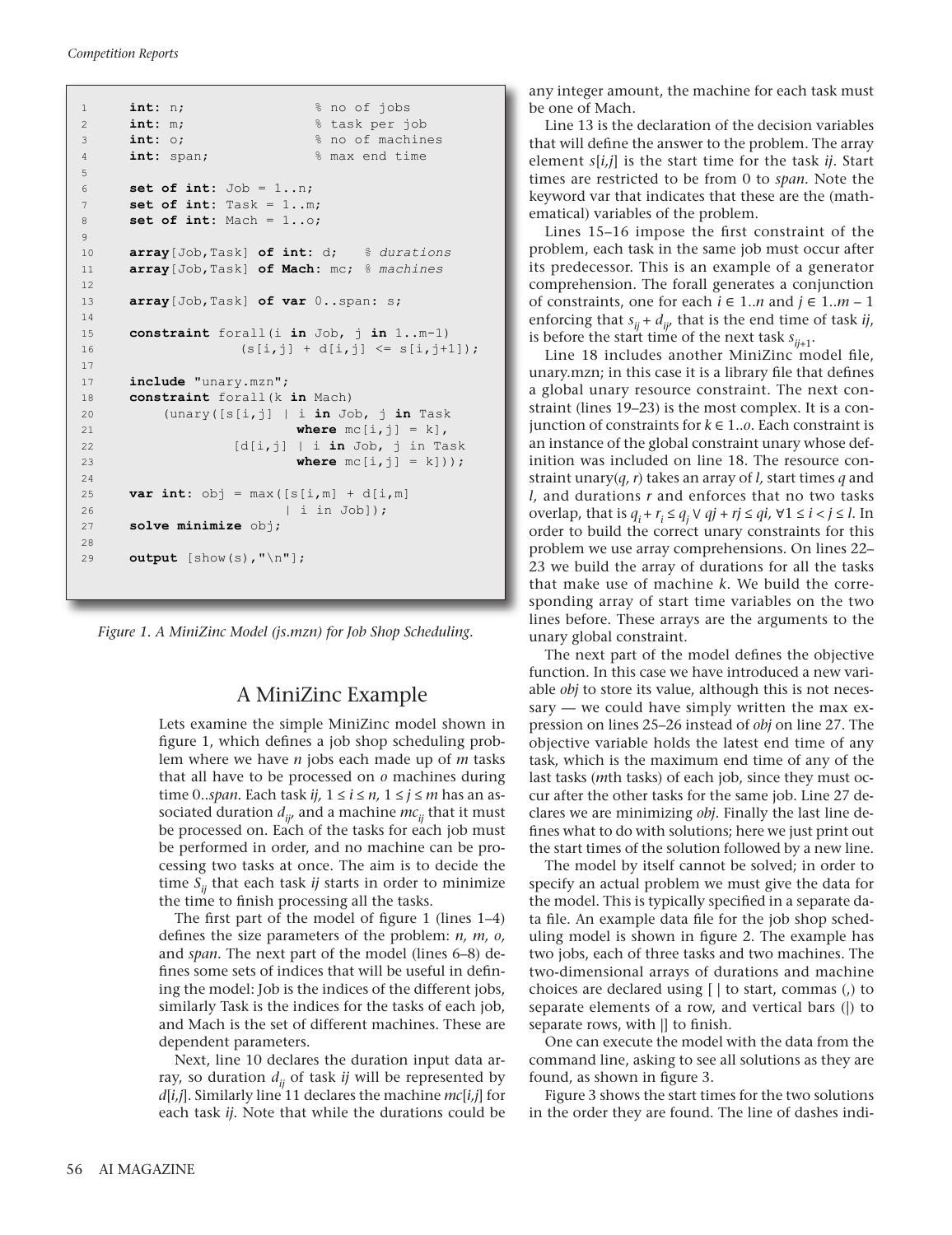cates a solution and acts as a separator, the line of equals indicates that the last solution is an optimal solution.

We now describe the aims and practical issues of running the MiniZinc Challenge.

## Aims of the MiniZinc Challenge

The principle aim of the MiniZinc Challenge is, unsurprisingly, to compare the state of the art among constraint-programming (CP) solvers. Over the years this has broadened. Since MiniZinc is solver agnostic, we can use it to compare any combinatorial optimization technology, not just constraint programming. Beyond this principle aim there are other important motivations in running the challenge: to collect a wide variety of combinatorial optimization benchmarks and instances; to encourage constraintprogramming solvers to include a wide variety of efficient global propagators within their system; and to create a de facto standard for expressing combinatorial optimization problems. MiniZinc and all its processing tools are developed as open source and distributed using a BSD-style license.

## Selecting Benchmark Problems

Every MiniZinc Challenge has required the solvers to solve 100 problem instances each within a 15-minute time limit. One key driver throughout the life of the MiniZinc Challenge has been to ensure that each year's challenge uses new problems. There is no way to test all the features that exist in constraint-programming solvers, let alone other solving technologies, using 100 instances. When selecting which models to use we try to cover a number of spectra:

*Global Constraints:* We try to include models that make use of a reasonable set of global constraints, say 5–10.

*Problem Nature:* We try to include some problems that are from the real world, some problems that are purely combinatorial in nature, and some reasonably artificial problems, for example, puzzles.

*Optimization/Satisfaction:* We include some satisfaction problems each year, but the focus is on optimization problems since they are more interesting.

*Technology Bias:* We try to have some models that look good for other technologies, that is, they seem likely to be good for MIP or SAT solvers.

We then select instances for each model trying to avoid the case where instances are either all too hard or too easy and hence do not differentiate solvers.

## Different Categories in the Challenge

The challenge has run a number of different categories, which have been slowly growing over the years, including fixed, free, parallel, and open categories. In the fixed category each solver must follow a given search strategy. This category is typically only supported by constraint-programming solvers, since they are designed to support user-specified search. In the free category, a solver is free to use any

| $\perp$ | $n = 2;$                         |
|---------|----------------------------------|
| 2       | $m = 3:$                         |
| 3       | $0 = 2:$                         |
| 4       | span = $100$ ;                   |
| 5       |                                  |
| 6       | $d = [1 \ 3, 2, 4 \ 4, 1, 3 \ ]$ |
| 7       | mc = $[1 1, 2, 1 2, 1, 1]$ ;     |
|         |                                  |
|         |                                  |



minizinc js.mzn jsd.dzn --all-solutions

*which might print* 

 $[0, 3, 5, 5, 9, 10]$ ---------- \\{}  $[0, 4, 8, 0, 4, 5]$  \\ ---------- \\ ==========



search strategy it desires, although it is still passed the fixed search strategy to make use of if it so desires. This is the broadest category, supported by almost all entries. In the parallel category, the solver is free to use any search, and is run on a multicore processor with a 15-minute wall-clock time limit. The first three categories are restricted to single engine solvers, while the new open search category allows multiple distinct solving engines.

#### Scoring the Challenge

Most of the other solver competitions tackle satisfiability problems, and the scoring is principally how many problem instances can be shown to be satisfiable or unsatisfiable in a given time limit. This is inadequate for comparing solvers on optimization problems.

Our scoring assigns one point for each pair of solvers and each instance. If one solver is better than the other (proves optimality faster, or finds a better solution) on the instance it gets the point, if the solvers are indistinguishable (both find the same quality solution), they each get half a point. In the last iteration of the competition we updated the scoring scheme slightly. If both solvers prove optimality, they split the point in the reverse ratio of time taken. This helps to differentiate cases in which one solver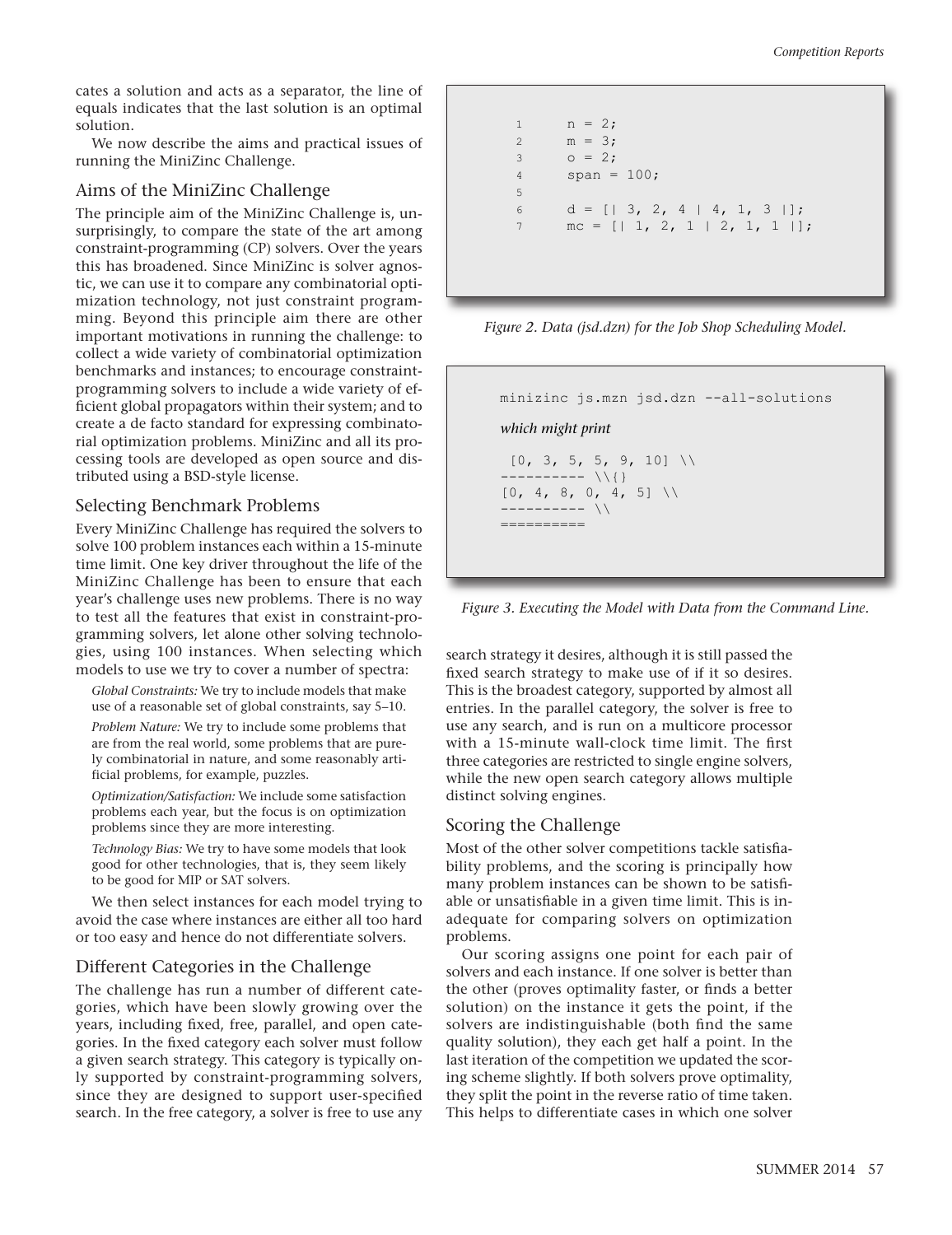is only slightly faster than another from cases in which it is orders of magnitude faster.

## Lessons of the Challenge

Entrants over the years to the MiniZinc Challenge include constraint-programming solvers, optimization research group, mixed-integer programming solvers, SAT and SAT modulo theory solvers, and hybrid solvers:

*Constraint Programming Solvers:*

Gecode, <sup>2</sup> ECLiPSe (Apt and Wallace 2007), SICStus Prolog, <sup>3</sup> JaCoP, <sup>4</sup> BProlog, <sup>5</sup> Choco (Laburthe 2000), Mistral, <sup>6</sup> OR-tools, <sup>7</sup> gecoxicals, picat, <sup>8</sup> and Opturion CPX, <sup>9</sup> as well as CP solvers developed by the NICTA Optimization Research Group: g12-fd, g12-lazyfd (Feydy and Stuckey 2009), and Chuffed.

*Mixed Integer Programming Solvers:*

SCIP,<sup>10</sup> as well as interfaces to MIP solvers developed by the Optimization research group: CPLEX,<sup>11</sup> Gurobi, <sup>12</sup> and CBC. 13

*SAT and SAT Modulo Theory Solvers:* fzntini (Huang 2008), BEE (Metodi, Codish, and Stuckey 2013), fzn2smt (Bofill et al. 2012), minisatid. 14

*Hybrid Solvers:*

izplus.

A list of all the medal winners from 2008–2013 is shown in table 1.

After running the competition for 6 years we have certainly learned many things. Some things were simply lessons about how to run the competition. At the start of running the challenge we included system stress benchmarks designed to stress a particular part of the solver. These included stressing search, and propagation. These are interesting for CP solver developers but it's not clear what they measure for other solving technologies, and they can also end up simply testing whether some feature, for example, learning, is implemented. We removed these kind of benchmarks after the second competition.

In 2010, the first time we ran the parallel category, we found that comparing the results of the free and parallel categories demonstrated the lack of robustness of the purse-based scoring system<sup>15</sup> we used the best solver in the free category did even better in the parallel results but ended up being equalled by the second solver in the free category (which did not run in parallel). This was the impetus to move to a simpler scoring approach.

In 2013, we added the new category open to cater for our first portfolio solver entrant. Unfortunately some bugs in the entry that were not picked up in the initial testing meant that it did not perform at all well, so the open category was effectively identical to the parallel category. We hope to have meaningful results in this category (and at least two portfolio entrants) in 2014.

We certainly learned more about solver-agnostic combinatorial modeling and helped redefine MiniZ- inc by running the challenge. The number of global constraints supported by MiniZinc has grown steadily over the life of the challenge from an initial 10 or so to around 100 today. Many of these have never appeared in a challenge benchmark, and the benchmarks are dominated by just a few, such as alldifferent and cumulative. In addition, the language MiniZinc has been pretty stable over its lifetime; major changes were better handling of output, which was partly driven by the challenge.

The language FlatZinc, which is the actual input language read by the solvers, has also been highly stable. This is good because it means solver writers are not having to constantly change their input handling. The tools for converting from MiniZinc to FlatZinc, have become more robust and flexible over the life of the challenge.

As a side effect of the challenge we have collected more than 70 benchmarks, each with usually at least 20 instances each, and some with 100s of instances. It is pleasing that these benchmark problems have been used in a number of publications, including by solvers that do not support MiniZinc.

The more interesting lessons are perhaps what we learned about the solving technology.We discuss the possible lessons we can draw from competition results in the following paragraphs.

First, constraint-programming solvers typically maintain state by trailing, that is, recording changes in state so that they can be undone. Another approach is copying, which copies state every time a new state is required. Many people in the CP community judged copying as uncompetitive, but Gecode, a copying-based solver, won every gold medal in every challenge from 2008–2012. Clearly copying is competitive.

Second, the combination of constraint-programming propagation with learning, so called lazy-clause generation (Ohrimenko, Stuckey, and Codish 2009), leads to solvers that are remarkably effective. Such solvers consistently performed well over the challenge although they were excluded from medals since they were constructed by our group until the external solver Opturion/CPX was entered in 2013.

Third, one of the pleasing lessons from the challenge is that technology-agnostic competition is possible. The SAT modulo theory–based solver fzn2smt (Nieuwenhuis, Oliveras, and Tinelli 2006) has performed very well in the challenge. Similarly the MIP solvers Cplex and Gurobi dominate on various problems but are also reasonably competitive overall in the challenge.

Our final lesson should be highly encouraging for the community. The solver izplus was created by an outsider to the community, using a hybrid of complete and local search, and won bronze medals in 2012 and 2013. This shows there is plenty still to learn in building solver technology, and the barrier to entry for new ideas is not prohibitively high.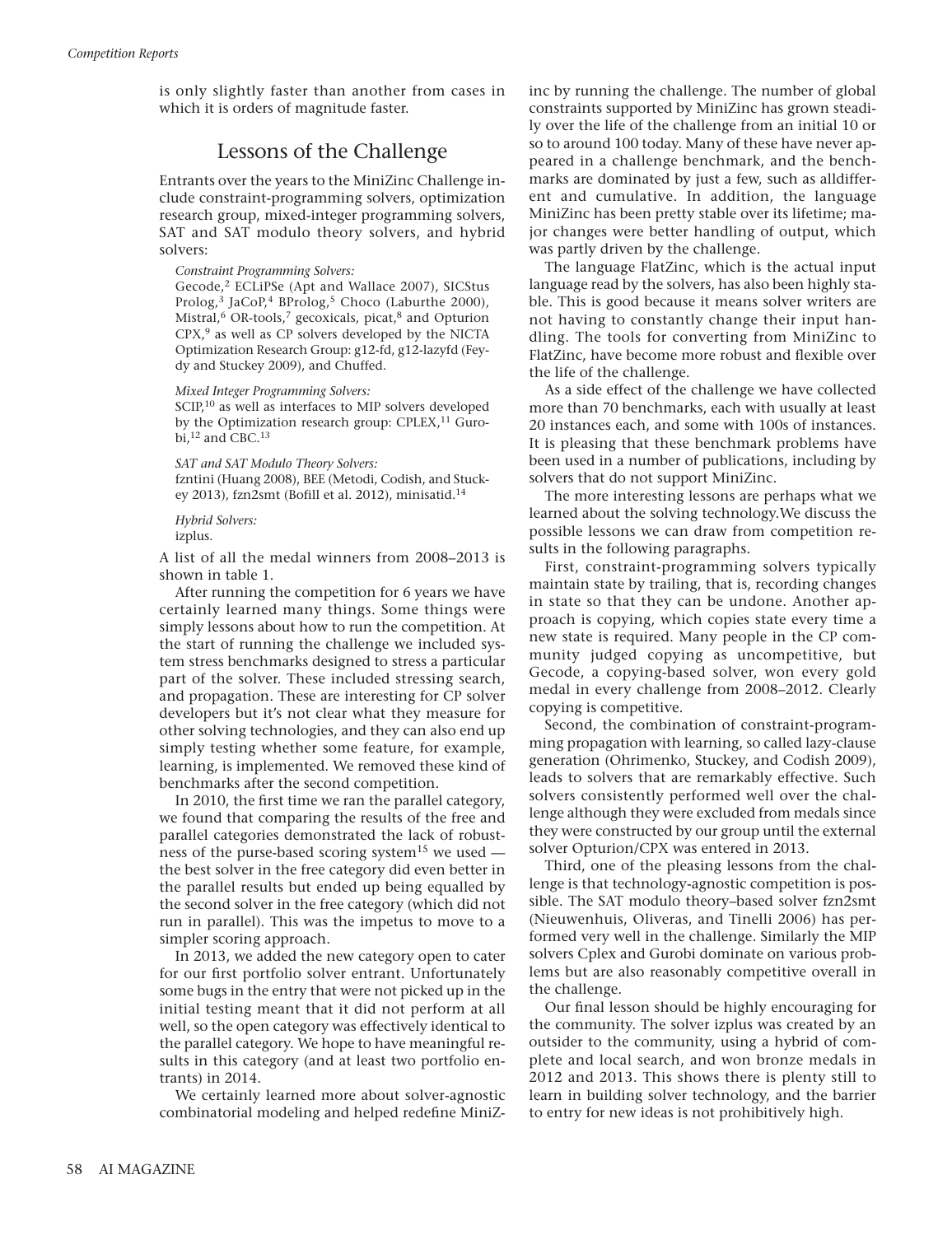| Year | Category | Medal         | Winner                |
|------|----------|---------------|-----------------------|
| 2008 | Fixed    | Gold          | Gecode                |
|      |          | Silver        | <b>ECLiPse Prolog</b> |
| 2009 | Fixed    | Gold          | Gecode                |
|      |          | Silver        | <b>Sicstus Prolog</b> |
|      | Free     | Gold          | Gecode                |
|      |          | Silver        | <b>Sicstus Prolog</b> |
| 2010 | Fixed    | Gold          | Gecode                |
|      |          | Silver        | <b>JaCoP</b>          |
|      | Free     | Gold          | Gecode                |
|      |          | Silver        | fzn2smt               |
|      |          | <b>Bronze</b> | JaCoP                 |
|      | Parallel | $Gold (=)$    | Gecode                |
|      |          | $Gold (=)$    | fzn2smt               |
|      |          | Bronze        | JaCoP                 |
| 2011 | Fixed    | Gold          | Gecode                |
|      |          | Silver        | JaCoP                 |
|      |          | <b>Bronze</b> | <b>B-Prolog</b>       |
|      | Free     | Gold          | Gecode                |
|      |          | Silver        | fzn2smt               |
|      |          | <b>Bronze</b> | JaCoP                 |
|      | Parallel | Gold          | Gecode                |
|      |          | Silver        | fzn2smt               |
|      |          | <b>Bronze</b> | JaCoP                 |
| 2012 | Fixed    | Gold          | Gecode                |
|      |          | Silver        | JaCoP                 |
|      |          | <b>Bronze</b> | OR-Tools              |
|      | Free     | Gold          | Gecode                |
|      |          | Silver        | fzn2smt               |
|      |          | <b>Bronze</b> | izplus                |
|      | Parallel | Gold          | Gecode                |
|      |          | Silver        | fzn2smt               |
|      |          | <b>Bronze</b> | izplus                |
| 2013 | Fixed    | Gold          | Opturion/CPX          |
|      |          | Silver        | OR-Tools              |
|      |          | <b>Bronze</b> | Gecode                |
|      | Free     | Gold          | Opturion/CPX          |
|      |          | Silver        | OR-Tools              |
|      |          | Bronze        | izplus                |
|      | Parallel | Gold          | OR-Tools              |
|      |          | Silver        | Choco                 |
|      |          | <b>Bronze</b> | Opturion/CPX          |
|      | Open     | Gold          | OR-Tools              |
|      |          | Silver        | Choco                 |
|      |          | Bronze        | Opturion/CPX          |
|      |          |               |                       |

*Table 1. All Medal Winners in the MiniZinc Challenge 2008–2013.*